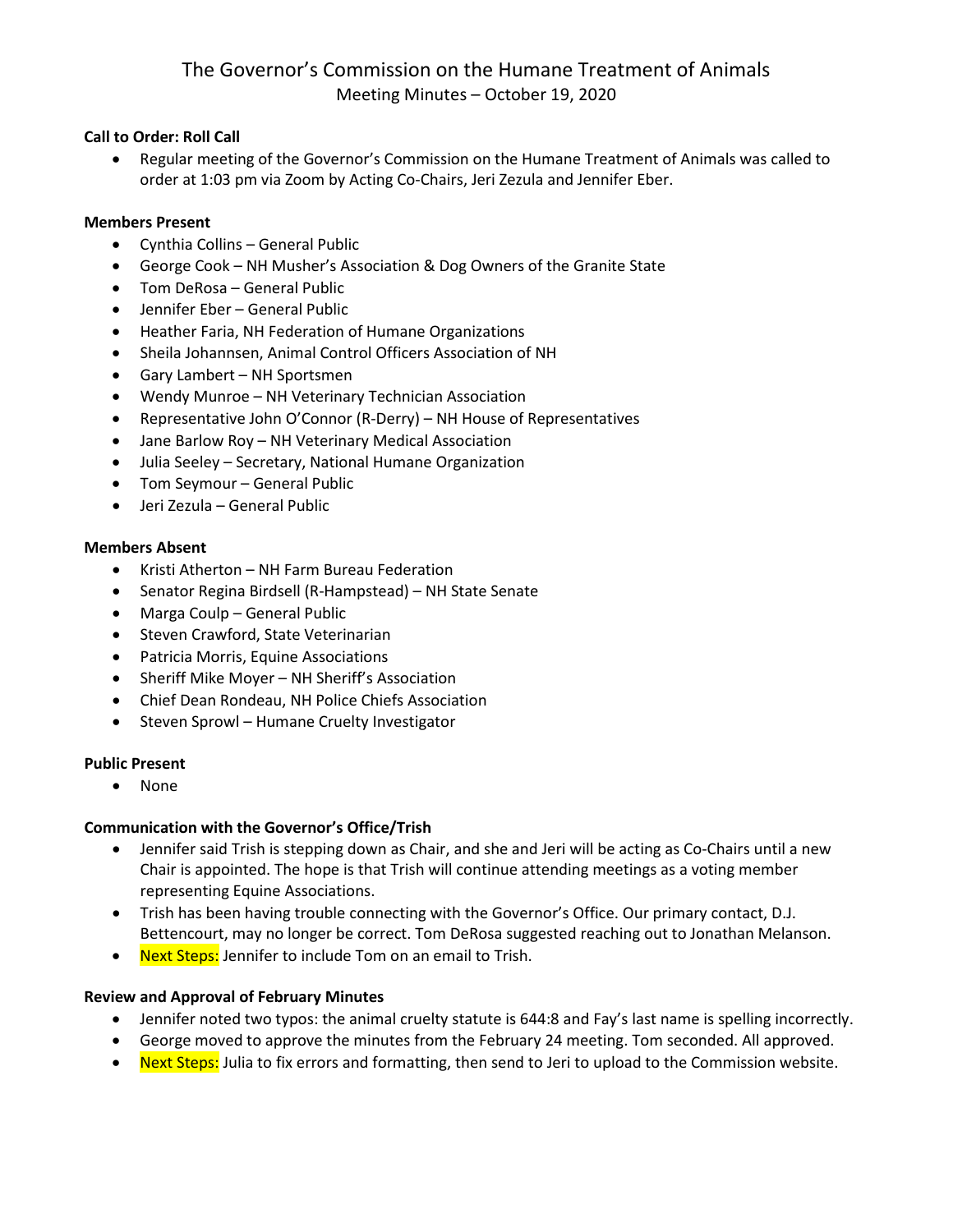### **Recap/Follow Up from Last Meeting**

## **2020 Recap to Date**

- Jeri and Jennifer summarized the Commission's work since the last meeting in February 2020.
	- o During the session, a significant amount of time was spent on legislation, which included voting and sending positions and testimony to committees.
	- o Members continued to work on the Manual.
	- o There were some interesting follow ups on cruelty cases. Still waiting for Supreme Court ruling for Fay.
	- o Jennifer and Heather's 2016-2017 Report was sent to the Governor's Office. No feedback has been provided. Jennifer noted that brainstorming is needed before the next report is made to ensure there is traction and action since it requires a lot of time to produce.
	- $\circ$  Trish did not do a final Chair report this year. It is traditionally done before the summer break and then it starts up again in the Fall.

# **Commission Manual Update**

- Jeri provided an update on the status of the Manual revisions. One outstanding item is getting clarification on whether a veterinarian is required to seize livestock (see page 11 at the bottom of the page in the latest version of manual).
	- o Heather said she believed it was generally understood that livestock seizures required veterinary involvement. Dr. Crawford presumed a veterinarian was always required and needed to be physically present, though he sometimes sends a vet tech out instead.
	- o Jen asked why this requirement is needed for livestock vs. other domestic animals. Jeri said that it's due to police officers not having the knowledge of when veterinary attention is needed and cannot make a good judgement. There are also many more species.
	- o Commission agreed that the Manual needs to reflect current law, not interpretation of the law.
	- o It was suggested that livestock seizure cases should be looked into for the 2018-2019 Report.
	- o Heather suggested that this section be flagged for the AG's Office to review. Jeri suggested we consider a law change if we find that what is happening in practice does not match current law.
- Jeri asked if there were any updates on the 14-day status hearing requirement. Heather said there are cases in progress but cannot speak to where they are in the court process. It sounds like the courts are moving slowly, and she doesn't believe there are large numbers of animals being held.
- Dr. Crawford noted that "humane society" and "humane officer" is not defined in current law. Humane investigators in the state are not sworn in officers. Sheriffs used to be able to appoint humane officers in their county. Heather noted the Manual needs to quote current law.
- Jeri said she received the citation for the quote on mental incompetence found on page 61 at the bottom of the page in the latest version of the manual. She asked the Commission if the quote was necessary, and some members said they didn't see the purpose of it.
- Jeri noted the Manual has been updated to include a glossary.
- Jennifer suggested we try to get the Manual put on the AG's website and reach out to the press.
- Next Steps: Commission members to send final feedback on the Manual to Jeri by November 1. Then Jeri will put the revisions in the final document and flag the areas that need confirmation by the AG's Office. Jeri and Jennifer will then reach out to Gordon MacDonald and Jane Young to secure an assigned contact and determine a process for review of the Manual.

# **New Cruelty Cases/Current News**

• No updates, including the Fay case.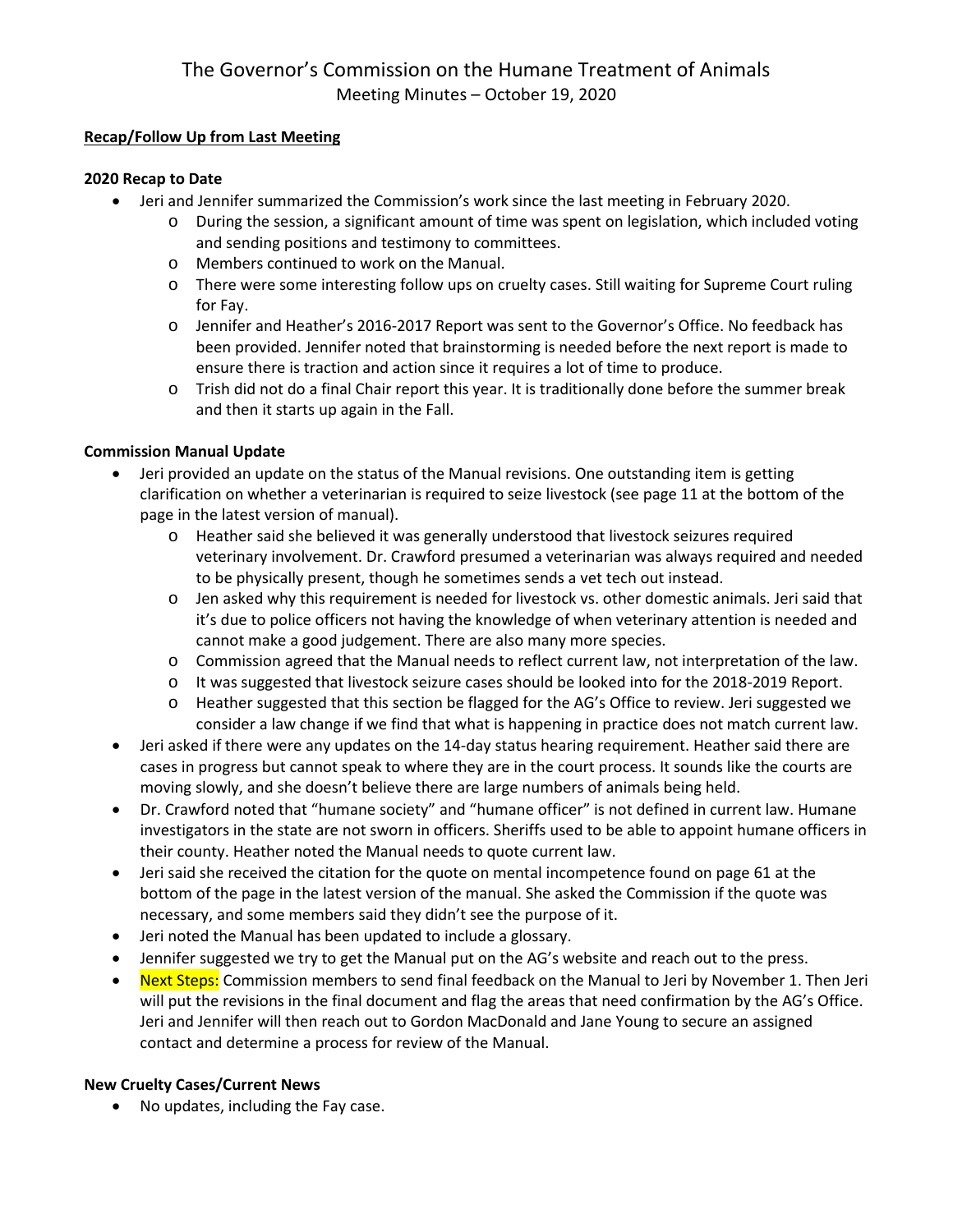# The Governor's Commission on the Humane Treatment of Animals Meeting Minutes – October 19, 2020

- Julia asked if the Commission website can be updated to include current animal cruelty statutes since both documents are a few years old:
	- o Under Reports, meeting minutes, etc.:
		- NH Animal Cruelty Statutes:<https://www.nh.gov/humane/documents/statutes.pdf>
			- **2018 NH Animal Related Laws Compiled by NHSPCA:** <https://www.nh.gov/humane/documents/2018-animal-rsas.pdf>
- Next Steps: Jeri to look into updating both documents.

#### **2020 Legislation**

- House Bill 501 passed as part of omnibus bill HB 1245. The cost of care fund appropriation started in July 2020 and there is a \$2M cap. The DAMF will be developing administration rules. The bill also establishes a commission to study the registration of animal feed that is sold online – there is concern that not all the food is being registered. Rep. O'Connor will be on the Commission.
- See the final law here (page 44, starting on line 27): [http://gencourt.state.nh.us/bill\\_status/billText.aspx?sy=2020&id=1652&txtFormat=pdf&v=current](http://gencourt.state.nh.us/bill_status/billText.aspx?sy=2020&id=1652&txtFormat=pdf&v=current)

#### **New Business**

#### **Review Protocol for Commission Testimony/Legislation**

- Jeri reviewed the current Legislative Protocol.
- Jeri said she wants the Commission to be more proactive and public with its positions on legislation. She suggested we try to organize meetings quickly to effectively respond to the legislative process. Rep. O'Connor said it's better to have a person from the Commission attend hearings and provide testimony.
- Heather asked when we should get involved the volume of bills makes it challenging. Jennifer suggested we only focus on a select number of bills that we take a position on and provide testimony.
- Jennifer suggested we put our positions of bills on the Commission website and issue press releases.
- Next Steps: Commission members to review the Legislative Protocol by the next meeting and provide feedback if anything needs to change due to COVID.

#### **Commission Roster Changes**

- Jeri sent an updated roster for internal purposes our email addresses are not on the public list. She will issue a new version to fix some typos and put in Excel.
- Trish is trying to reach the Governor's Office to communicate vacancies:
	- o Trish stepped down as Chair
	- o Kristi resigned from the NH Farm Bureau
	- o UNH Coop is still vacant
	- o Rep. O'Connor has retired (Speaker of the House will appoint new member)
- Next Steps: Jeri to send an updated roster and will work with Jennifer and Trish to determine how the vacancies will be addressed.

## **Tracking Spreadsheet/Voting Grid**

• Commission agreed that the 2020 legislative grid was a good format. Tom DeRosa agreed to keep the grid updated during the 2021 session.